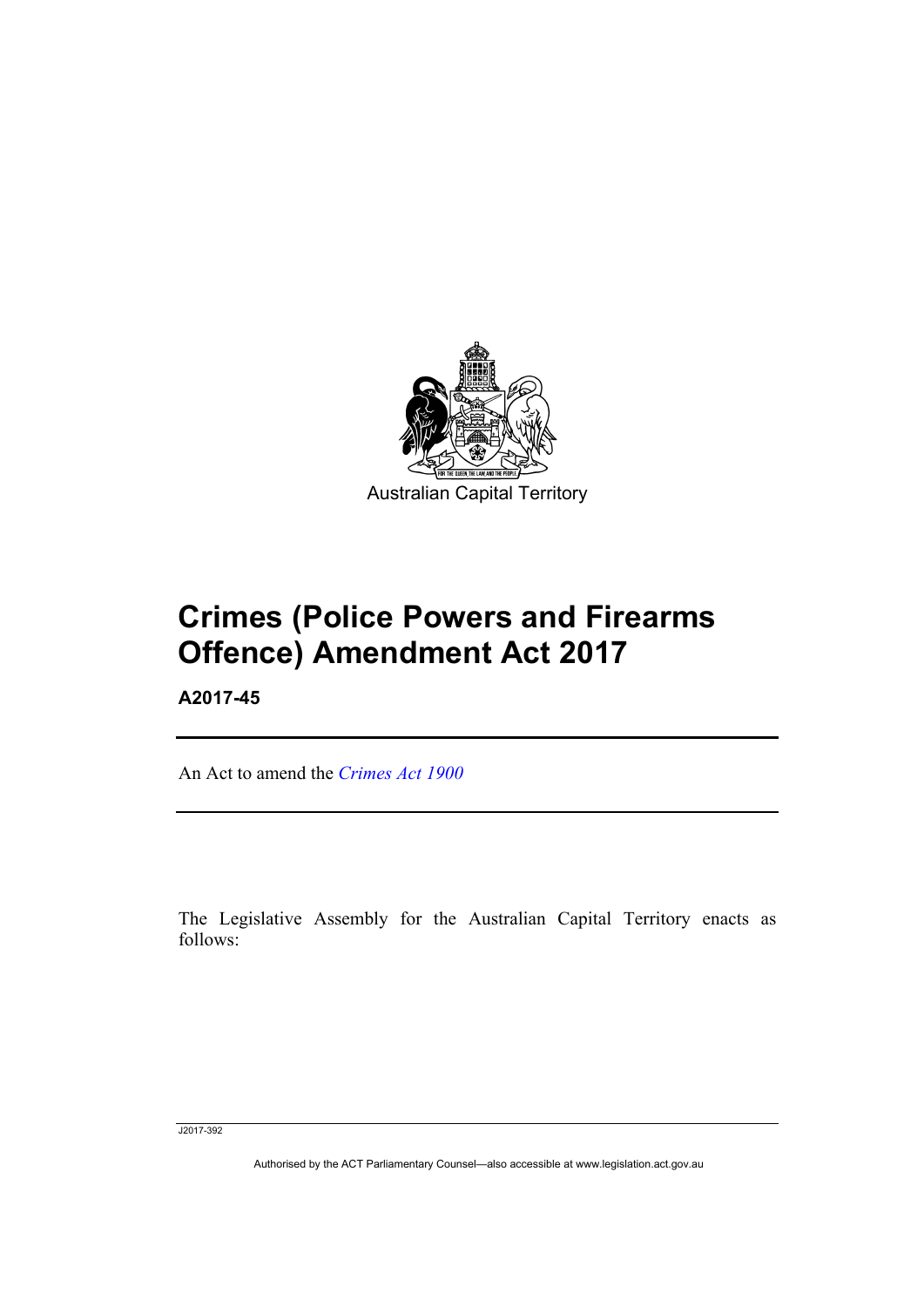|                  | <b>Name of Act</b>                                                                                                                         |
|------------------|--------------------------------------------------------------------------------------------------------------------------------------------|
|                  | This Act is the Crimes (Police Powers and Firearms Offence)<br>Amendment Act 2017.                                                         |
| $\mathbf 2$      | <b>Commencement</b>                                                                                                                        |
|                  | (1) Sections 3, 4 and 5 commence on the day after this Act's<br>notification day.                                                          |
|                  | The naming and commencement provisions automatically commence on<br><i>Note</i><br>the notification day (see Legislation Act, $s$ 75 (1)). |
| (2)              | The remaining provisions commence 3 months after this Act's<br>notification day.                                                           |
| $\overline{3}$   | <b>Legislation amended</b>                                                                                                                 |
|                  | This Act amends the <i>Crimes Act 1900</i> .                                                                                               |
| $\boldsymbol{4}$ | <b>Offences against Act-application of Criminal Code etc</b><br>Section 7A, note 1                                                         |
|                  | insert<br>s 28B (Discharging firearm at building or conveyance)                                                                            |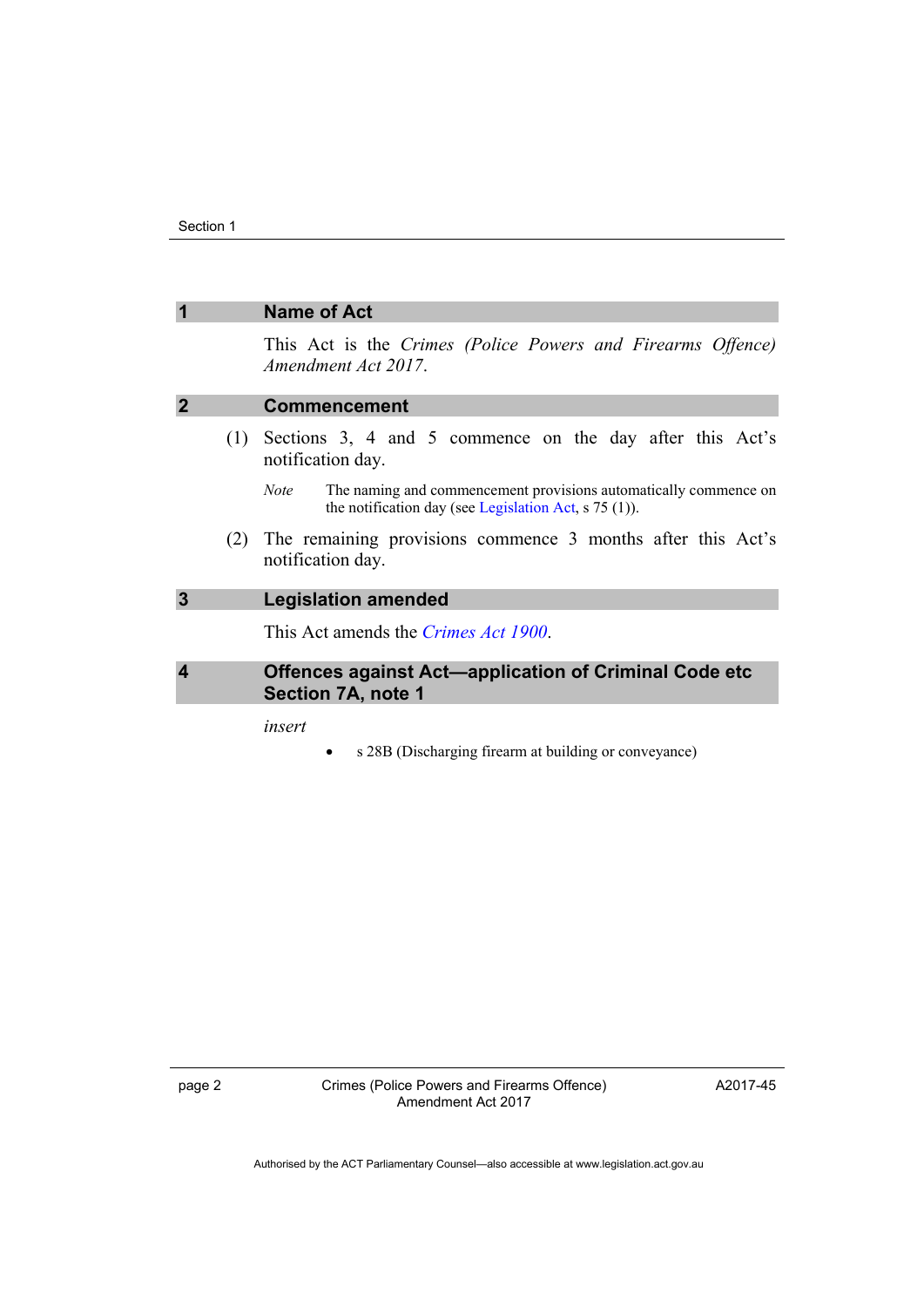# **5 New section 28B**

*insert* 

## **28B Discharging firearm at building or conveyance**

 (1) A person commits an offence if the person recklessly discharges a firearm at a building or conveyance.

Maximum penalty: imprisonment for 10 years.

(2) In this section:

*building* includes—

- (a) part of a building; or
- (b) a mobile home, caravan, tent or other temporary structure.

*conveyance* includes an aircraft, vehicle or vessel.

*firearm* includes an airgun and air pistol.

#### **6 New division 10.4A**

*insert* 

# **Division 10.4A Crime scene powers**

## **210A Definitions—div 10.4A**

In this division:

*crime scene* means a crime scene established under section 210E.

*crime scene power* means a power exercisable by a police officer under section 210G.

*private premises* means premises other than a public place.

*Note Premises* includes a place or conveyance (see s 185).

A2017-45

Crimes (Police Powers and Firearms Offence) Amendment Act 2017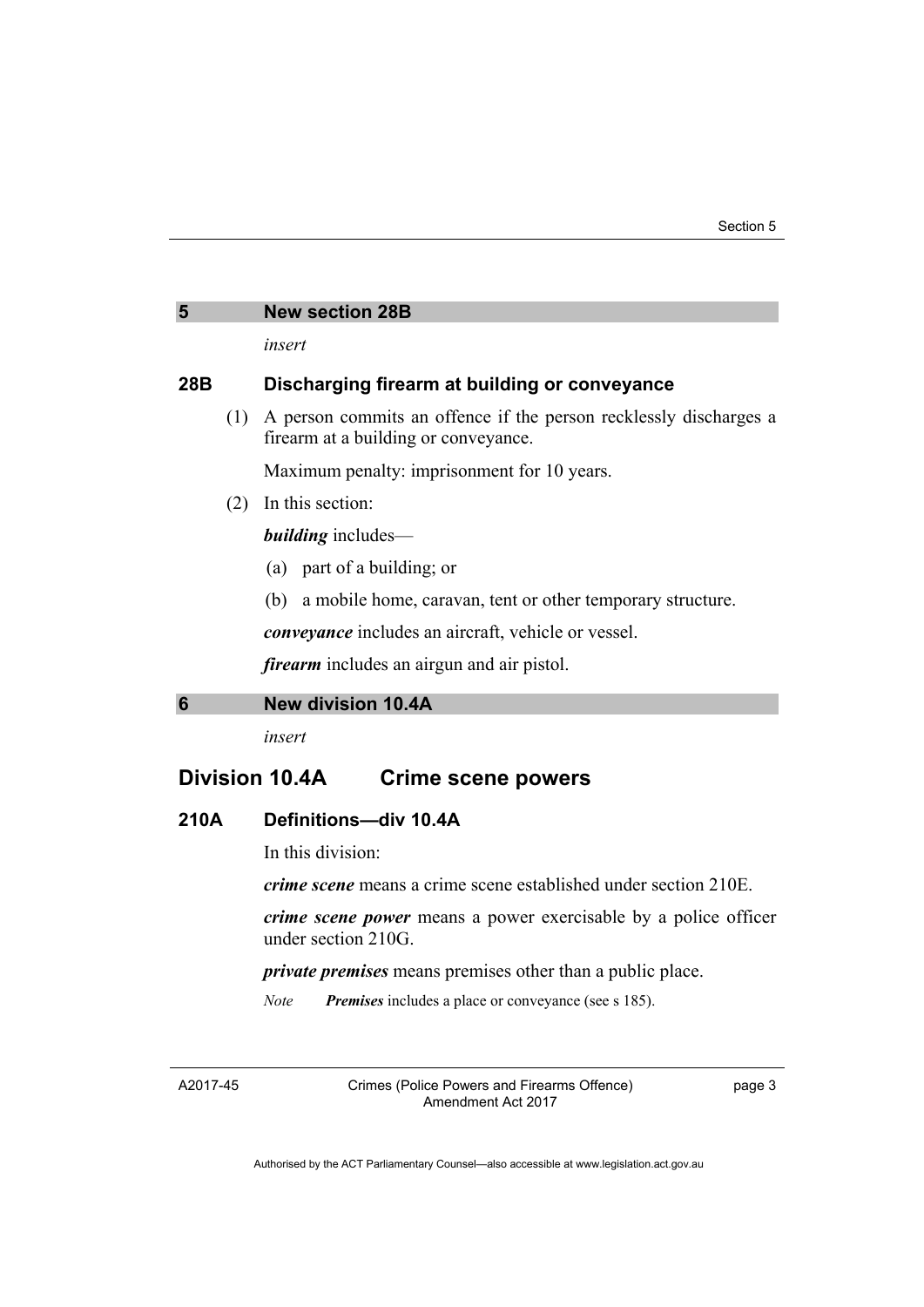#### *serious offence* means—

- (a) an offence punishable by imprisonment for 5 years or longer; or
- (b) an offence arising out of the use of a motor vehicle that has resulted in the death or serious injury of a person; or
- (c) a family violence offence within the meaning of the *[Family](http://www.legislation.act.gov.au/a/2016-42)  [Violence Act 2016](http://www.legislation.act.gov.au/a/2016-42)*; or
- (d) an offence in another jurisdiction that would be a serious offence if committed in the ACT.

### **210B Meaning of** *public place***—div 10.4A**

(1) In this division:

#### *public place* means—

- (a) public unleased land; or
- (b) premises to which the public, or a section of the public, has access, whether by payment or not.

#### **Examples—public place**

- public library or cultural institution
- government school or educational facility
- public hospital or medical centre
- vehicle used for public transport
- public park or nature reserve

*Note 1 Premises* includes a place or conveyance (see s 185).

*Note 2* An example is part of the Act, is not exhaustive and may extend, but does not limit, the meaning of the provision in which it appears (see [Legislation Act,](http://www.legislation.act.gov.au/a/2001-14) s 126 and s 132).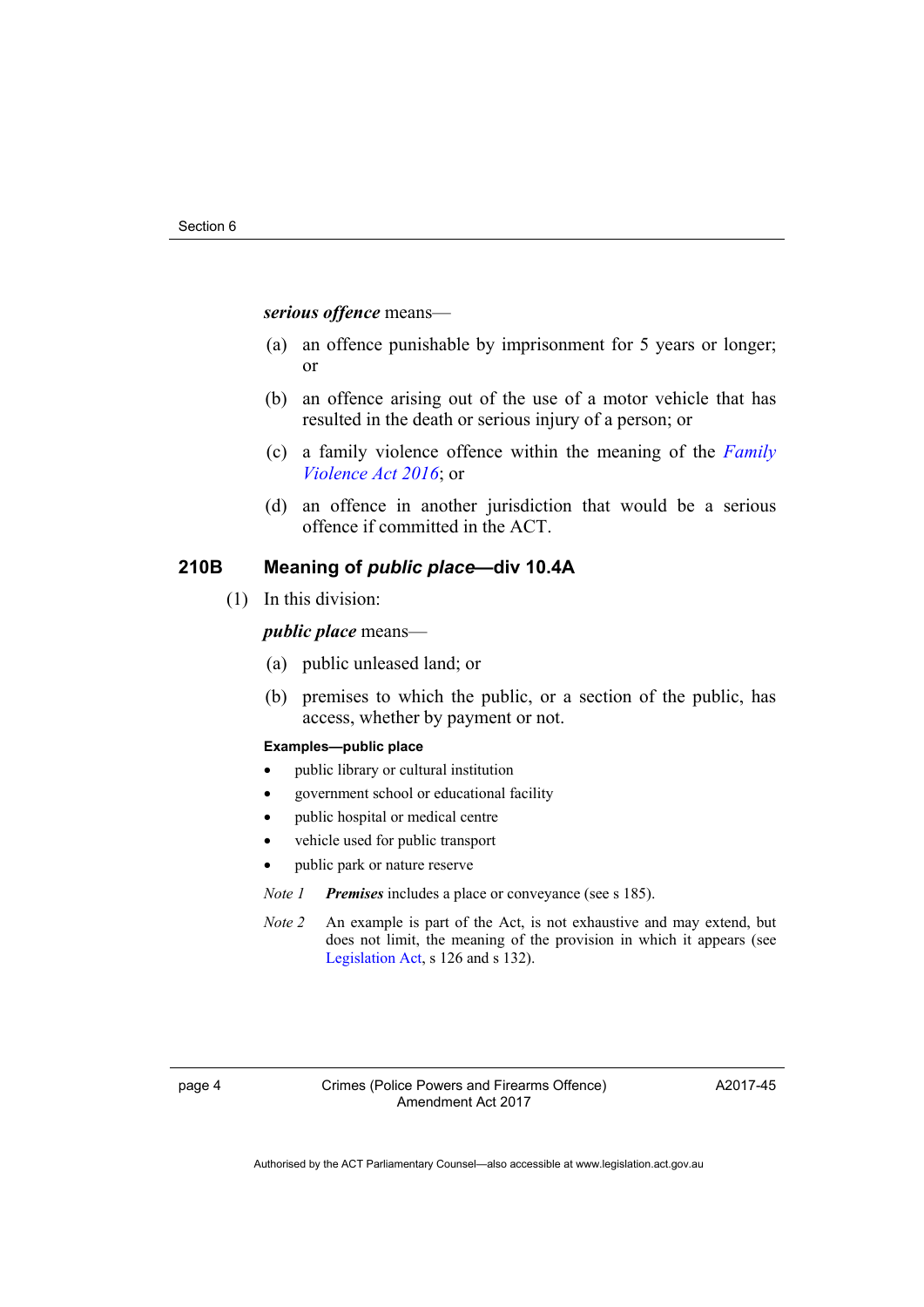- (2) However, *public place* does not include—
	- (a) public unleased land that a person is authorised to use under a public unleased land permit; or
	- (b) other premises that a person is authorised to use as a residence or for another private purpose.

#### **Examples—premises authorised for private purpose**

- retail shop
- restaurant or hotel
- private hospital or medical centre
- private school or educational institution
- place of worship
- (3) In this section:

*public unleased land*—see the *[Public Unleased Land Act 2013](http://www.legislation.act.gov.au/a/2013-3)*, section 8.

*public unleased land permit*—see the *[Public Unleased Land](http://www.legislation.act.gov.au/a/2013-3)  [Act 2013](http://www.legislation.act.gov.au/a/2013-3)*, section 40.

## **210C Establish crime scene—public place**

A police officer may establish a crime scene at a public place if the police officer—

- (a) reasonably suspects that an offence punishable by a term of imprisonment has been or is being committed at the place or somewhere else within or outside the ACT; and
- (b) considers that it is reasonably necessary to immediately establish a crime scene at the public place to protect or preserve evidence relating to the offence.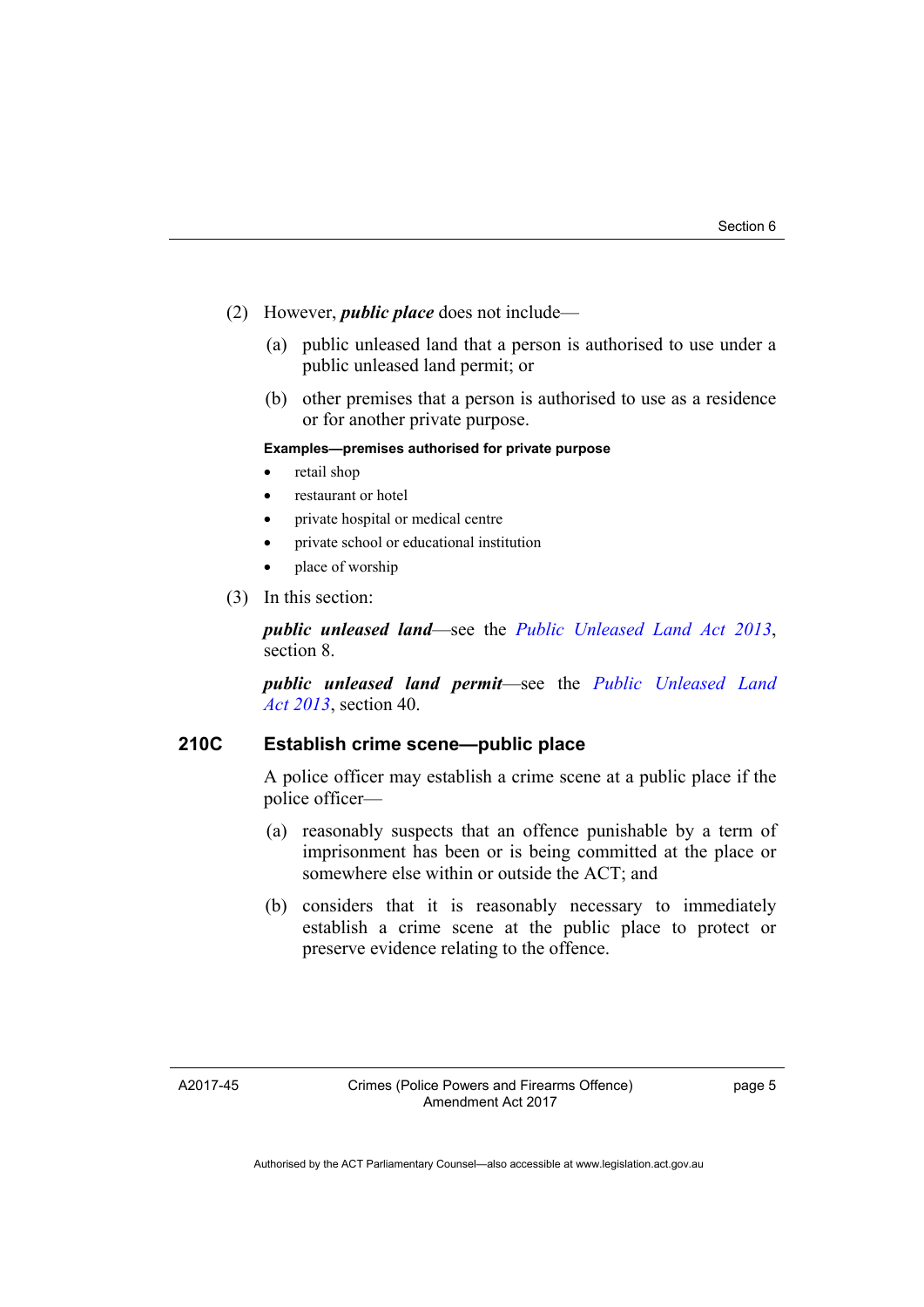### **210D Establish crime scene—private premises**

- (1) A police officer may establish a crime scene at private premises if—
	- (a) the police officer reasonably suspects that an offence punishable by a term of imprisonment has been or is being committed at the premises or somewhere else within or outside the ACT; and
	- (b) the police officer considers that it is reasonably necessary to immediately establish a crime scene at the premises to protect or preserve evidence relating to the offence; and
	- (c) consent has been given by—
		- (i) if the premises are occupied—the occupier of the premises; or
		- (ii) if the premises are not occupied—the owner of the premises.
- (2) However, a police officer may establish a crime scene at private premises without consent if—
	- (a) the police officer reasonably suspects that the offence is a serious offence; and
	- (b) the police officer—
		- (i) has made reasonable attempts to obtain the consent of—
			- (A) if the premises are occupied—the occupier of the premises; or
			- (B) if the premises are not occupied—the owner of the premises; or
		- (ii) considers that it is reasonably necessary in the circumstances to establish a crime scene without consent.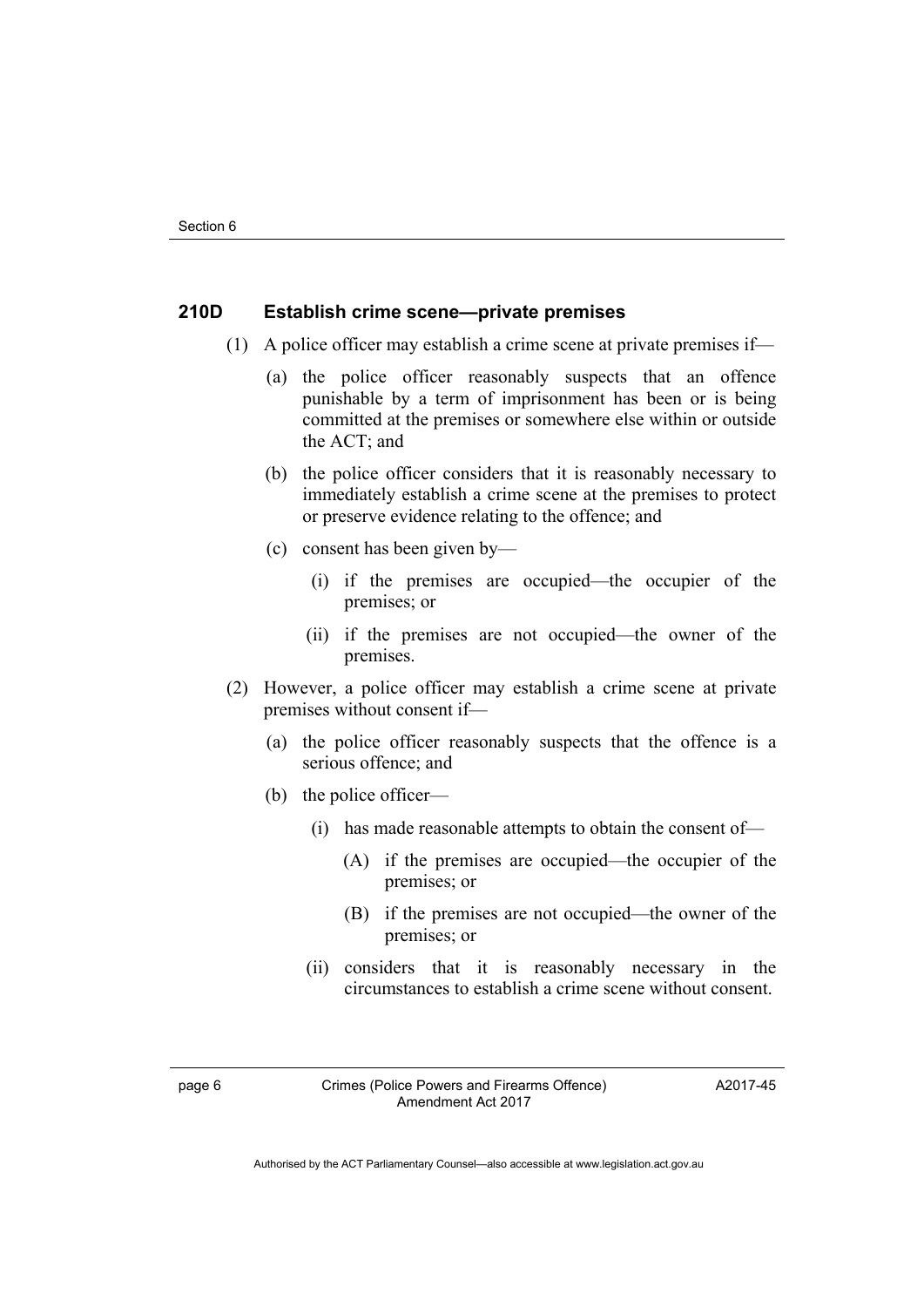- (3) In seeking the consent of the owner or occupier of the premises, the police officer must tell the owner or occupier—
	- (a) if reasonably appropriate in the circumstances—the offence to which the crime scene relates; and
	- (b) the expected duration of the crime scene.
- (4) If the police officer establishes the crime scene at the premises without consent, the officer must take reasonable steps to tell the owner or occupier—
	- (a) that a crime scene has been established at the premises; and
	- (b) if reasonably appropriate in the circumstances—the offence to which the crime scene relates; and
	- (c) the expected duration of the crime scene.
- (5) For subsections (3) (a) and (4) (b), it is enough that the offence be described in general terms and it is not necessary to describe the offence precisely or using technical language.

## **210E When crime scene established**

- (1) A crime scene is established at a place when—
	- (a) if it is reasonably necessary to immediately start exercising crime scene powers at the place—a police officer starts exercising the crime scene powers; or
	- (b) in any other case—a police officer makes a record that a crime scene is established at the place.
- (2) If a crime scene is established under subsection (1) (a), a police officer must make a record about the establishment of the crime scene as soon as practicable after it is established.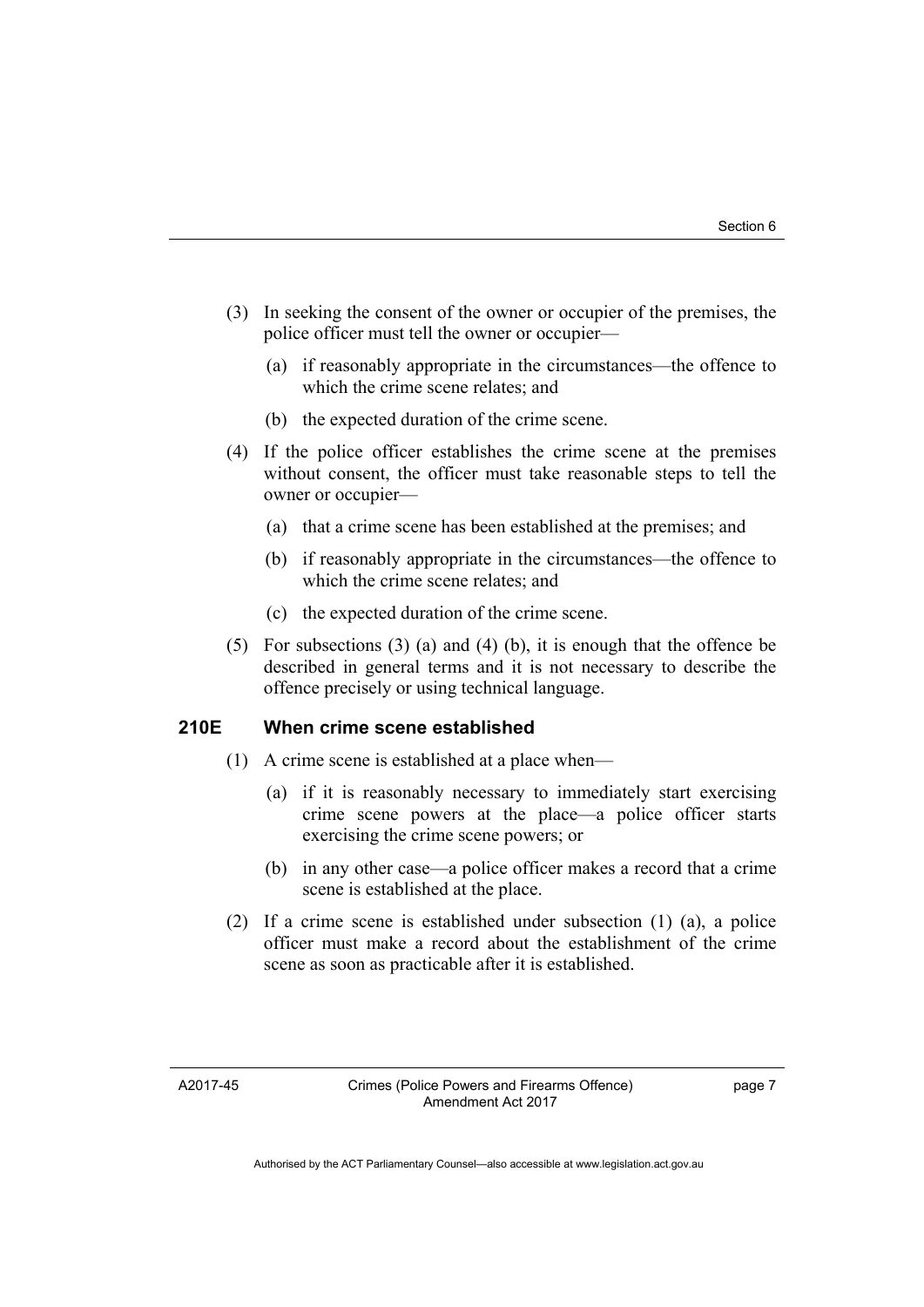- (3) The record must include—
	- (a) the day and time the crime scene is established; and
	- (b) the place where the crime scene is established; and
	- (c) the reason for establishing the crime scene.

## **210F Senior police officer to be told about crime scene**

- (1) As soon as practicable after a police officer establishes a crime scene, the police officer must tell a senior police officer that the crime scene has been established.
- (2) In this section:

*senior police officer* means a police officer of or above the rank of sergeant.

#### **210G Crime scene powers**

- (1) This section applies to a place while a crime scene is in effect at the place under section 210H.
- (2) A police officer may exercise any of the following powers if it is reasonably necessary to immediately exercise the power to protect or preserve evidence relating to the offence:
	- (a) enter the place, or any part of the place;
	- (b) enter any other premises to access the place;
	- (c) control the movement of people or things at the place;
	- (d) direct a person at the place to give the police officer the person's name and home address;
	- (e) if the police officer reasonably suspects a person possesses evidence removed from the place or has interfered with evidence at the place—detain, and conduct a frisk search or ordinary search of, the person;

page 8 Crimes (Police Powers and Firearms Offence) Amendment Act 2017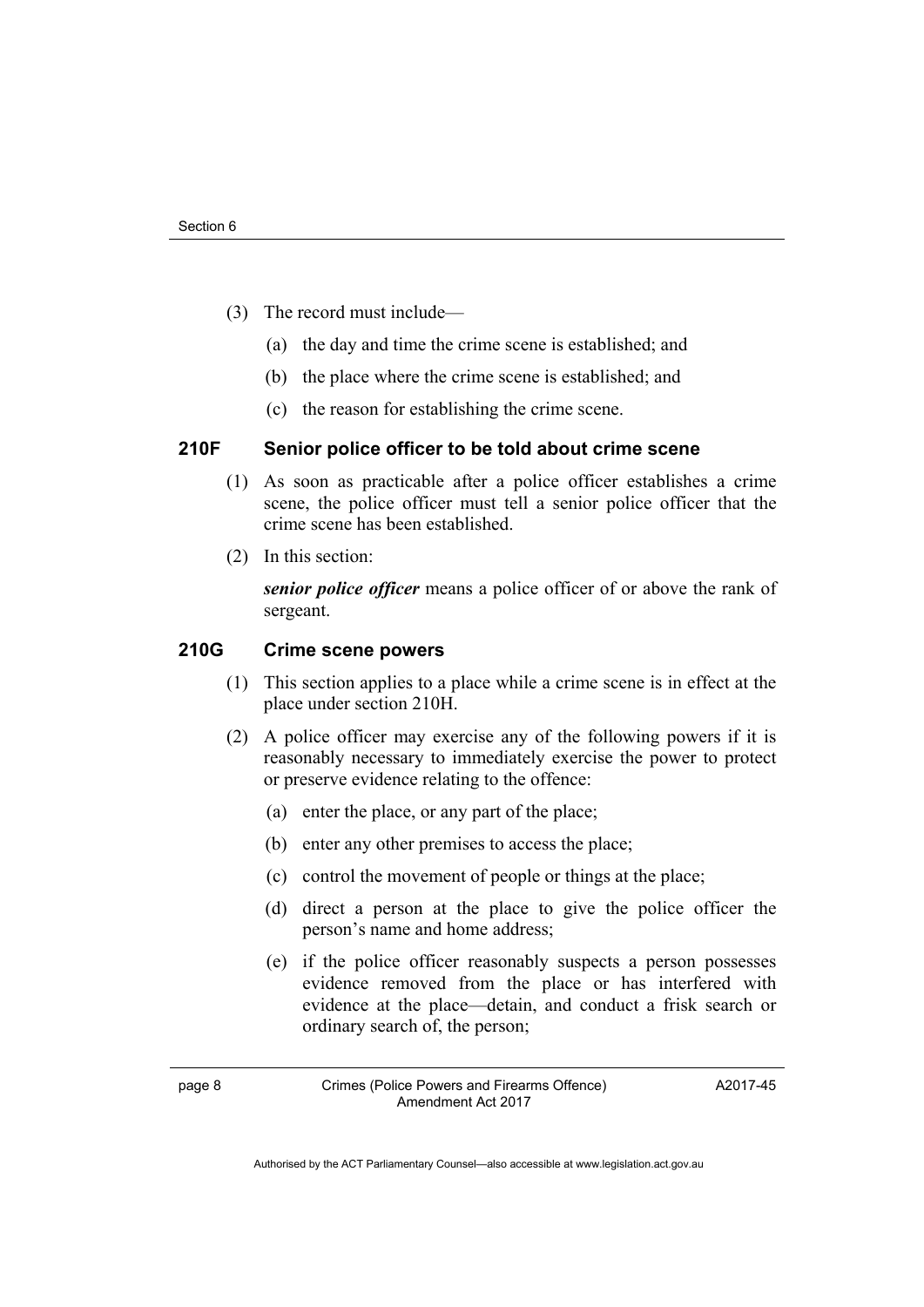- (f) do any of the following in relation to all or part of a thing that might reasonably be evidence relevant to the commission of an offence:
	- (i) cover the thing at the place;
	- (ii) move the thing within the place;
	- (iii) photograph and in any other appropriate way record the thing before anything is done with the thing under subparagraphs (i) or (ii);
- (g) if the place is a conveyance—remove the conveyance from its original location and take it to a secure place.

#### **Examples—par (c)**

- 1 direct a person not to enter or to leave the place
- 2 remove a person or thing from the place, or direct another person to remove the person or thing
- 3 prevent a person from interfering with or removing evidence from, or otherwise obstructing an investigation at, the place
- *Note* An example is part of the Act, is not exhaustive and may extend, but does not limit, the meaning of the provision in which it appears (see [Legislation Act,](http://www.legislation.act.gov.au/a/2001-14) s 126 and s 132).
- (3) A power under subsection (2) includes the power to use reasonable and necessary force to do those things.

#### **210H Crime scene—duration**

- (1) A crime scene takes effect when it is established at a place under section 210E and continues in effect until the earliest of the following has occurred:
	- (a) if the crime scene is established at private premises—6 hours have elapsed;
	- (b) if the crime scene is established in relation to a conveyance moved under section 210G (2) (g)—48 hours have elapsed;

A2017-45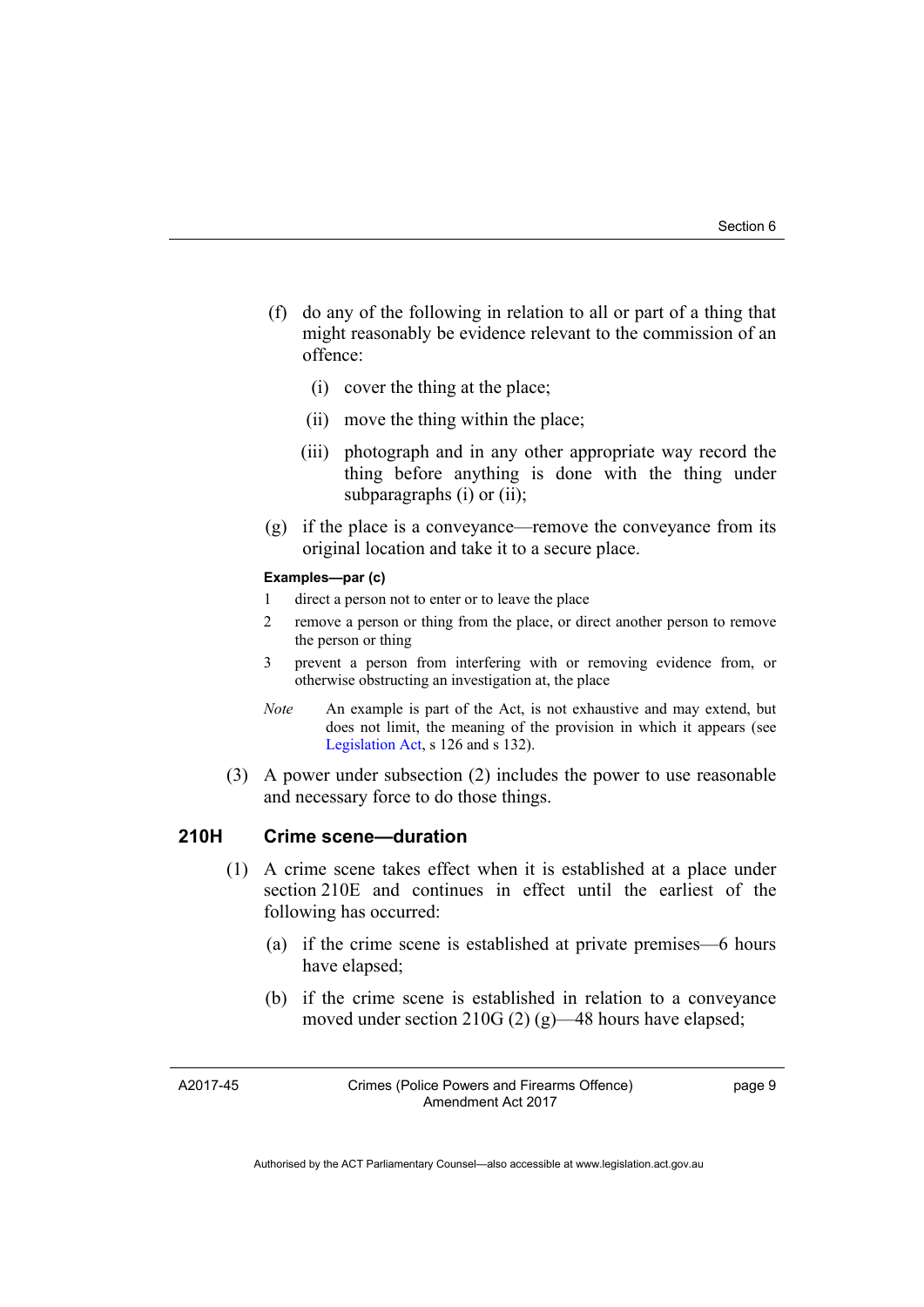- (c) the consent of the owner or occupier of the premises under section 210D (1) to establish the crime scene (other than in relation to a serious offence) is withdrawn;
- (d) a police officer starts executing a warrant to search the place;
- (e) an application for a warrant to search the place is refused;
- (f) it is no longer reasonably necessary to protect or preserve evidence at the place in relation to the offence.
- (2) However, a period of time mentioned in subsection (1) (a) or (b) does not apply to a crime scene if the owner or occupier of the place consents to the crime scene continuing in effect after the period of time.

## **210I Crime scene—frequency**

- (1) A crime scene must not be established at private premises in relation to an offence more than once in a 24-hour period.
- (2) However, a crime scene may be established at private premises for a second or subsequent time in a 24-hour period if the crime scene is established in relation to another offence arising out of a different course of conduct.

## **210J Crime scene obligations—all places**

- (1) This section applies if a police officer—
	- (a) gives a person a direction under section 210G (2) (c) or (d); or
	- (b) proposes to detain and search a person at a place under section 210G (2) (e).
- (2) The police officer or another officer must—
	- (a) tell the person—
		- (i) that a crime scene has been established; and

page 10 Crimes (Police Powers and Firearms Offence) Amendment Act 2017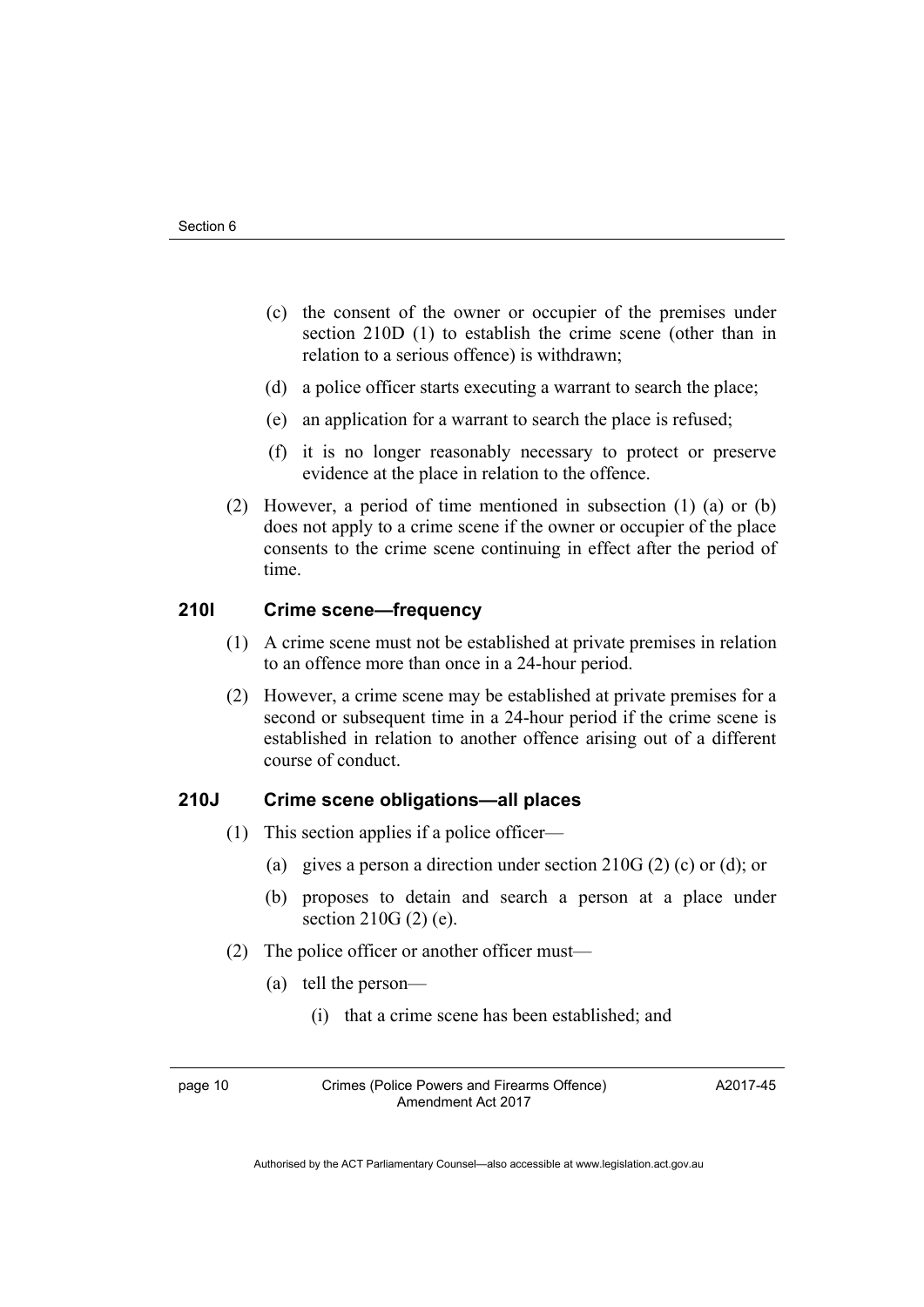- (ii) if appropriate in the circumstances—the offence to which the crime scene relates; and
- (b) if a direction is given to the person—give the person a reasonable opportunity to comply with the direction.
- (3) For subsection (2) (a) (ii), it is enough that the offence be described in general terms and it is not necessary to describe the offence precisely or using technical language.

## **210K Crime scene obligations—conveyances**

- (1) This section applies if a conveyance is removed from its original location and taken to a secure place under section 210G (2) (g).
- (2) A police officer must take reasonable steps to tell the owner of the conveyance—
	- (a) that a crime scene has been established; and
	- (b) that the conveyance has been removed from its original location; and
	- (c) the secure place to which the conveyance has been taken.

#### **210L Offence—fail to comply with direction**

- (1) A person commits an offence if the person—
	- (a) is given a direction by a police officer under this division; and
	- (c) fails to comply with the direction.

Maximum penalty: 200 penalty units, imprisonment for 2 years or both.

- (2) It is a defence to a prosecution for an offence against this section if the defendant proves that the defendant was not given a reasonable opportunity to comply with the direction.
	- *Note* The defendant has a legal burden in relation to the matters mentioned in s (2) (see [Criminal Code](http://www.legislation.act.gov.au/a/2002-51), s 59).

| A2017-45 | Crimes (Police Powers and Firearms Offence) | page 11 |
|----------|---------------------------------------------|---------|
|          | Amendment Act 2017                          |         |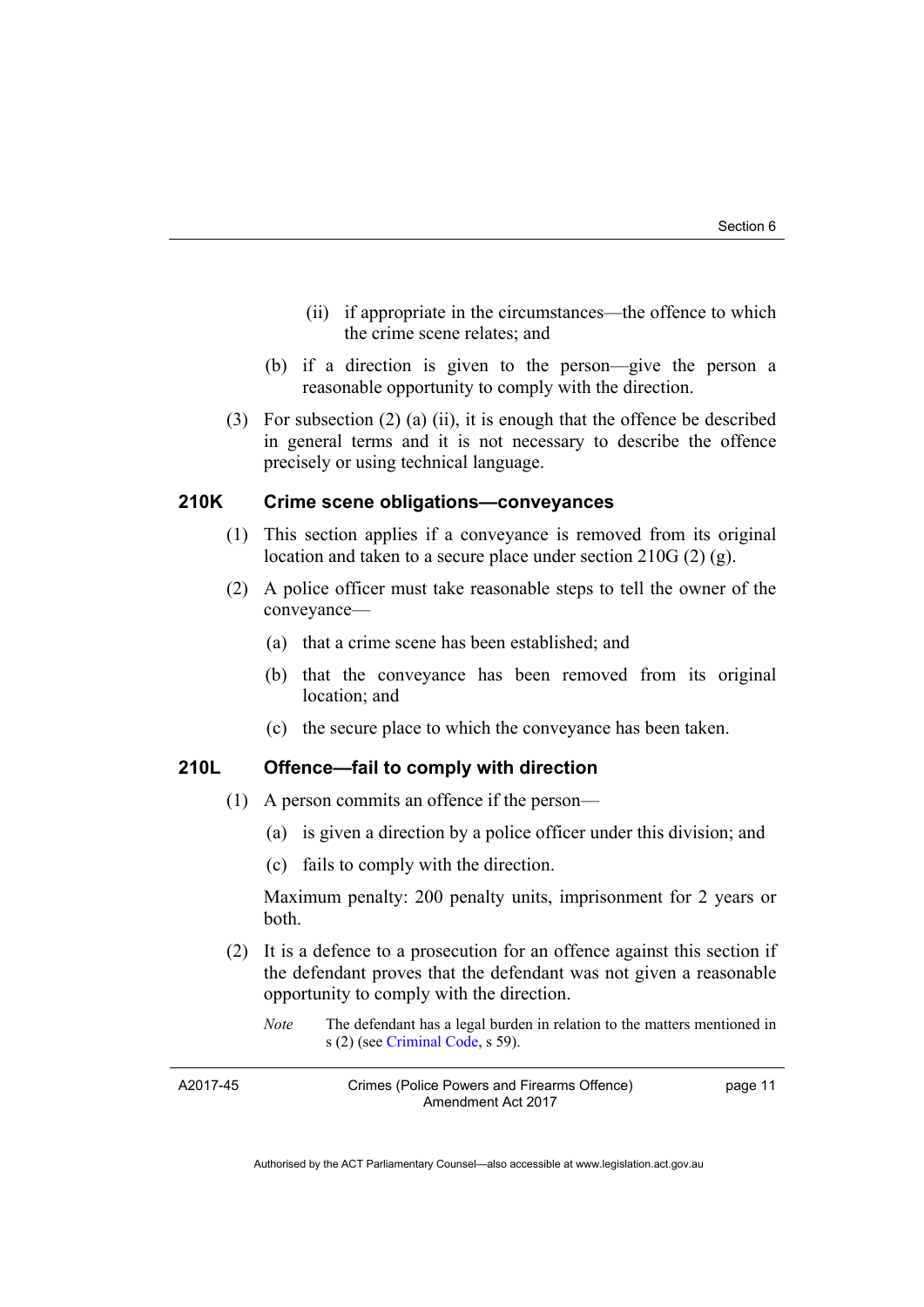### **210M Review—div 10.4A**

- (1) The Minister must review the operation of this division as soon as practicable after the end of its first year of operation.
- (2) The Minister must present a report of the review to the Legislative Assembly within 6 months after the day the review is started.
- (3) This section expires 3 years after the day it commences.

### **7 Dictionary, new definitions**

*insert* 

*crime scene*, for division 10.4A (Crime scene powers)—see section 210A.

*crime scene power*, for division 10.4A (Crime scene powers)—see section 210A.

*private premises*, for division 10.4A (Crime scene powers)—see section 210A.

## 8 **Dictionary, definition of** *public place*

*substitute* 

### *public place*—

- (a) for part 9 (Exclusion powers)—see section 174; or
- (b) for division 10.4A (Crime scene powers)—see section 210B.

### **9 Dictionary, definition of** *serious offence***, new paragraph (aa)**

*insert* 

 (aa) for division 10.4A (Crime scene powers)—see section 210A; and